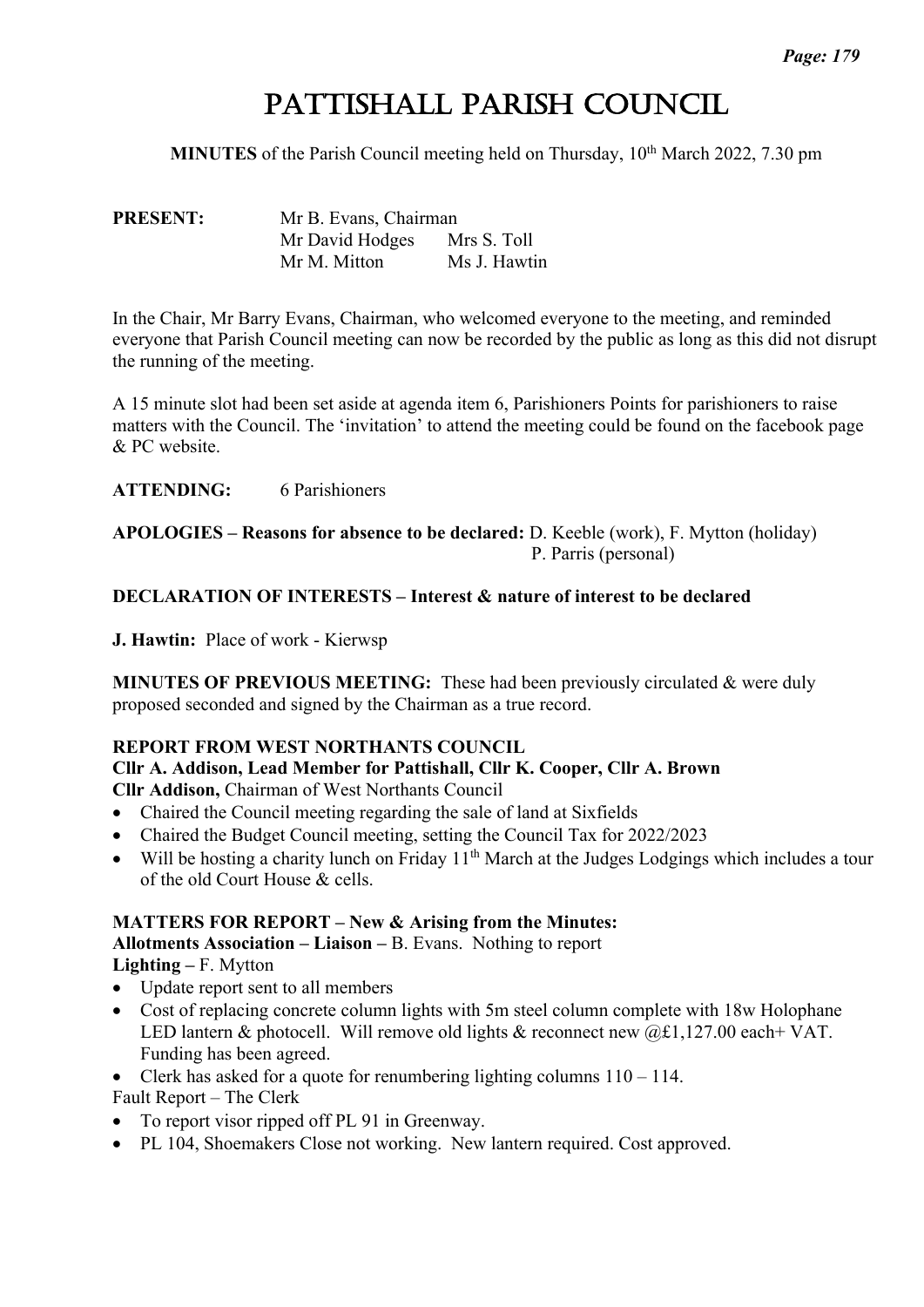#### **Highways & VAS Signs –** D. Hodges

**Grass Cutting –** D. Keeble – report sent to all members

- Old Burial Ground agreed works have been completed. Contractor has been asked to quote for 2 trims pa for the hedge.
- First cut at the end of March.

## **Village Maintenance** – A. Burley

- Parish bench register received with work needed / recommended. Donated seat to be refurbished & put into the Booth Close play area.
- Tilting headstone has been inspected and is considered to tilt due to the new grave having to settle. Family of the deceased have been informed. **Reply received**: The family believe that the headstone is not leaning due to the next grave having to settle. It is thought that it is due to the inadequate care taken when the new grave was dug. The family agree work reinstating the headstone should wait until the new grave settles & would prefer the funeral directors should reinstate the headstone, not the Parish Council.

#### **School Liaison –** J. Hawtin

- Two members of staff off with Covid.
- OFSTED report to be published shortly.
- Concern at the inappropriate parking by the school.

## **Playground Equipment –** J. Hawtin

- New equipment for the Booth Close site has been ordered. Waiting for an installation date. **Defibrillator –** S. Toll
- Clerk to forward contact details for new pads

**Parish Council Face Book –** S. Toll – Working well

#### **Hedges, Trees & Churchyard –** No report

**Public Footpaths –** J. Woollett & J. Russell – No report

#### **Bus Route 87 –** Ann Atkin – no report

## **Around Pattishall –** B. Evans

- Alteration to printing date.
- Next editions Easter & June

## **Remembrance Sunday Preparations**

- PC agreement to purchase 10 large poppies for each entrance to the village. Clerk to obtain from RBL.
- Clerk to order a poppy wreath from RBL with a PC donation of £40.00

## **HM The Queen's Platinum Jubilee**

- Chairman has purchased heritage fruit trees for the allotment site
- WNC contacted regarding planting a Rowan Tree on Eastcote Green for the Jubilee. Matter passed to Direct Services & Environment who request a map of the area for highways to inspect the site & ascertain there are no underground services that could be affected.

## **PARISHIONERS POINTS**

• I. Illingworth – Refurbishment of benches – Bob Illingworth will refurbish the bench opposite The Beeches.

# **PARISH HALL / PLAYING FIELDS**

- Clerk has received a further repayment of the village hall loan.
- A hall subcommittee has been formed to make a forward plan of works needed for the Parish Hall such as resurfacing of the tennis courts  $\&$  the playing fields need attention. Items updated are lighting in the hall, sound panels installed, and an audit of kitchen items has taken place.
- 18/3/22 A fund raising quiz in the hall.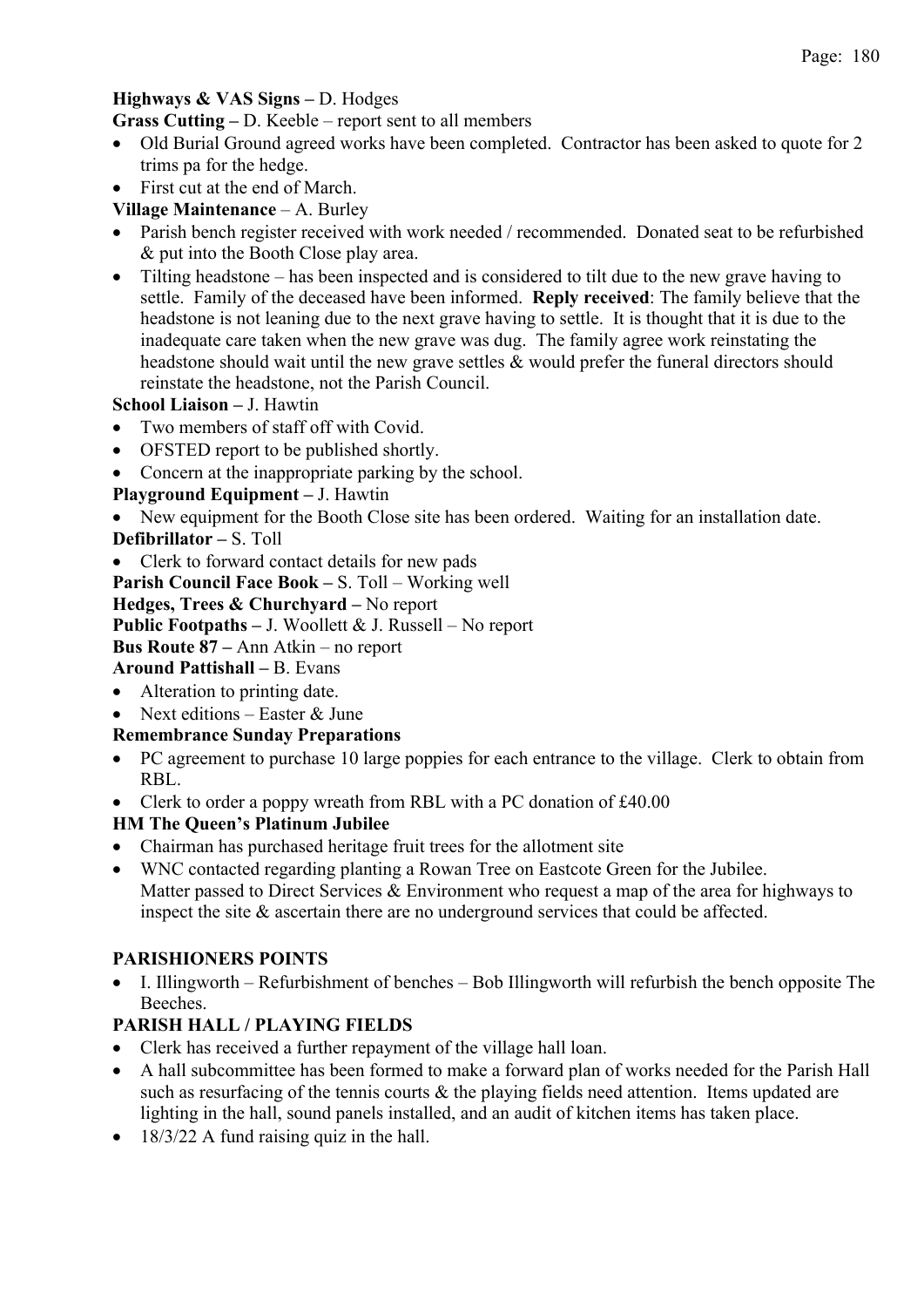# **CORRESPONDENCE:**

## **Received from:**

- 1. L. Finn, stonemason information request regarding Garden of Remembrance tablets. Reply sent.
- 2. S. Toll Grave space in Old Burial Ground query.
- 3. Marcus Young price for emptying 8 dog waste bins in 2022/23 financial year received.
- $8 \times £3.20$  per bin per week = £25.60 = £1,331.20 per year + VAT 4. G. Skelton – Concerns regarding road issues around Towcester and the impending warehouses applications.
- 5. N. Bannister Solar up-grading of the VAS sign on the Banbury Lane. Alterations can be undertaken.

## **Sent to:**

**PLANNING:** Up to date list of applications sent to all members

• Objections to the DHL application have been sent to WNC.

| <b>Application</b>                 | Location                                        | <b>Proposal</b>                                                                                                                   | <b>Comments</b>                                                                                                                                                                                                                                                                              |
|------------------------------------|-------------------------------------------------|-----------------------------------------------------------------------------------------------------------------------------------|----------------------------------------------------------------------------------------------------------------------------------------------------------------------------------------------------------------------------------------------------------------------------------------------|
| WNS/2022/0364/FUL                  | <b>Millfield Business</b><br>Park, Banbury Lane | Construct 2 portal<br>framed buildings to<br>create 9 starter nits &<br>44 car parking bays on<br>the existing industrial<br>yard | PC concerns<br>Site entrance is onto<br>$\bullet$<br>a narrow busy<br>country road.<br>Site entrance is on a<br>$\bullet$<br>blind hill<br>Entrance site is on a<br>$\bullet$<br>corner<br>Concern regarding<br>$\bullet$<br>number of vehicles<br>using the site with<br>44 parking spaces. |
| WNC/2022/0492/CON                  | Sands Farm, Watling<br><b>Street</b>            | Condition 13<br>refurbishment &<br>alterations                                                                                    | PC: No objections                                                                                                                                                                                                                                                                            |
| WNC/2022/0495/COND<br>0496<br>0497 | Fairfield, Butchers<br>Lane                     | Condition 6 of<br>S/2020/1898/OUT<br>Condition 7 noise<br>mitigation scheme<br>Condition 9<br>Biodiversity method<br>statement    | PC: No objections                                                                                                                                                                                                                                                                            |
| WNC/2022/0537/FUL                  | Fairfield, Butchers<br>Lane                     | Plot 1, double garage<br>on approved access &<br>parking area                                                                     | PC: No objections                                                                                                                                                                                                                                                                            |

| <b>FINANCE:</b>        | <b>Bank Balances:</b> | a) Community $a/c$<br>b) Business Premium $a/c$ | £60,342.69<br>£16,223.18 |
|------------------------|-----------------------|-------------------------------------------------|--------------------------|
| <b>Monies Received</b> |                       | Around Pattishall advert fees                   | £34.00                   |

• Copy of Pattishall Council Tax bands for 2022/2023 financial year sent to all members.